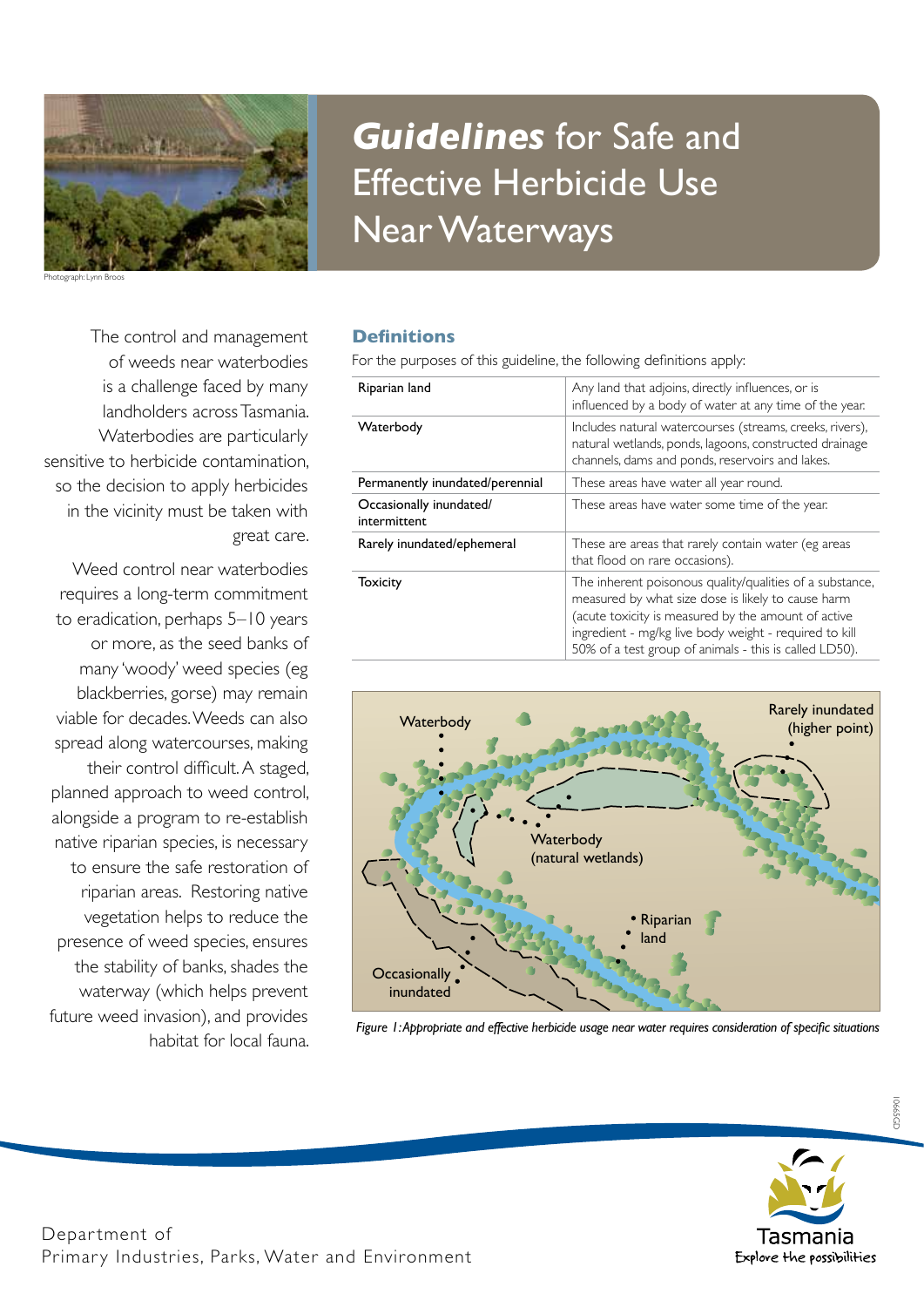# **A Planned Approach**

**Assess your site**

# *What type of waterbody is it?*

If your site is permanently inundated, you need to consider very carefully the choice of herbicide, recognising the risk to your aquatic ecosystem and the danger that the herbicide may pose to the surrounding environment. You also need to identify points of access to the site.

If your site is occasionally or rarely inundated, choose a time when the chance of rainfall is low and therefore the risk of runoff contaminated with herbicide is likely to be low. Figure 1. illustrates the different zones found in aquatic situations which may affect herbicide use.

## *What types of weeds are present?*

Identify the species of weed and the extent of the infestation. Table 2 details the recommended herbicide control for a number of riparian weeds, the method and time of year for application. It also suggests alternatives to the use of chemicals.

## *Do the weeds have value at the site?*

Consider whether the weeds are serving a useful purpose at the site. They may be acting as a buffer to control erosion, or as a filter to promote water quality. They may have a value to animal species as a source of food or shelter.

If you believe that you have native plants or animals that might be adversely affected by your proposed weed control, seek professional advice.

You may be able to stage the removal of weeds to minimise any impact on erosion or on animal life. You will almost certainly need to restore the habitat once weeds have been eradicated.

## *Are native species present at the site?*

Identify any native plant species at your site. You may need to protect these species from overspray or mark them to prevent accidental spraying. These native plants will be the starting point to restoring the riparian zone.

## **Choose your control method**

Landholders should always consider non-chemical solutions as a preferred option before deciding to use herbicides. These include biological control (eg by introduction of gorse mite, see photo below), slashing, mulching, controlled grazing (controlling timing, intensity and frequency), or hand removal. Often a combination of chemical and non-chemical methods is most appropriate. Whichever method or combination of methods is used, it is important to consider the potential negative impacts on the environment and limit these as much as possible.



*Biological agents such as Gorse spider mite may be options for use near waterways, courtesy of Tasmanian Institute of Agriculture.*

# *Understanding herbicides*

Herbicides are designed to control and eradicate pest plants ('weeds'). However, it is important to realise that many herbicides have toxic effects in aquatic ecosystems. Native plants, invertebrates, frogs and fish may be harmed by herbicides. The inappropriate use of herbicides may also cause significant risks to human health where water is pumped from a bore for domestic use, or flows to reservoirs.

Herbicides can enter waterbodies either directly through spray or spray drift, or they can move into waterbodies via surface water run-off or leaching and sub-surface draining.

Herbicides can be broadly classified according to their chemical structures and modes of action. Table 1 shows the three major types of herbicide.

#### *Table 1: Herbicide classification*

| Pre-emergent<br>(residual) | These herbicides are designed to inhibit the germination of pest plants. They<br>are therefore applied before the pest plant germinates and are often residual<br>in the soil for long periods. They are generally not considered to be safe<br>for use near waterbodies and are not recommended for use due to their<br>persistence in the environment.                                                           |
|----------------------------|--------------------------------------------------------------------------------------------------------------------------------------------------------------------------------------------------------------------------------------------------------------------------------------------------------------------------------------------------------------------------------------------------------------------|
| Knockdown<br>non-selective | These herbicides are designed to be applied directly to the target pest<br>plant, either through being sprayed onto foliage or applied directly to the<br>cambium layer using any of the direct application methods described in Table<br>3. They may vary in mode of action and some may persist as residues in the<br>environment.                                                                               |
| Selective                  | Selective herbicides are designed to act on only one type of pest plant.<br>Generally, selective herbicides will control either broadleaf (eg capeweed),<br>grasses (eg phalaris) or woody weeds (eg broom). These herbicides are<br>useful when the focus may be on controlling a particular weed species (eg<br>phalaris amongst native shrubs). These herbicides may persist as residues in<br>the environment. |

Herbicides applied to the edge of a waterbody, or in wetted areas around its edge, must be registered for use in aquatic environments by the Australian Pesticides & Veterinary Medicines Authority (APVMA).

**2** *Guidelines for Safe and Effective Herbicide Use Near Waterways*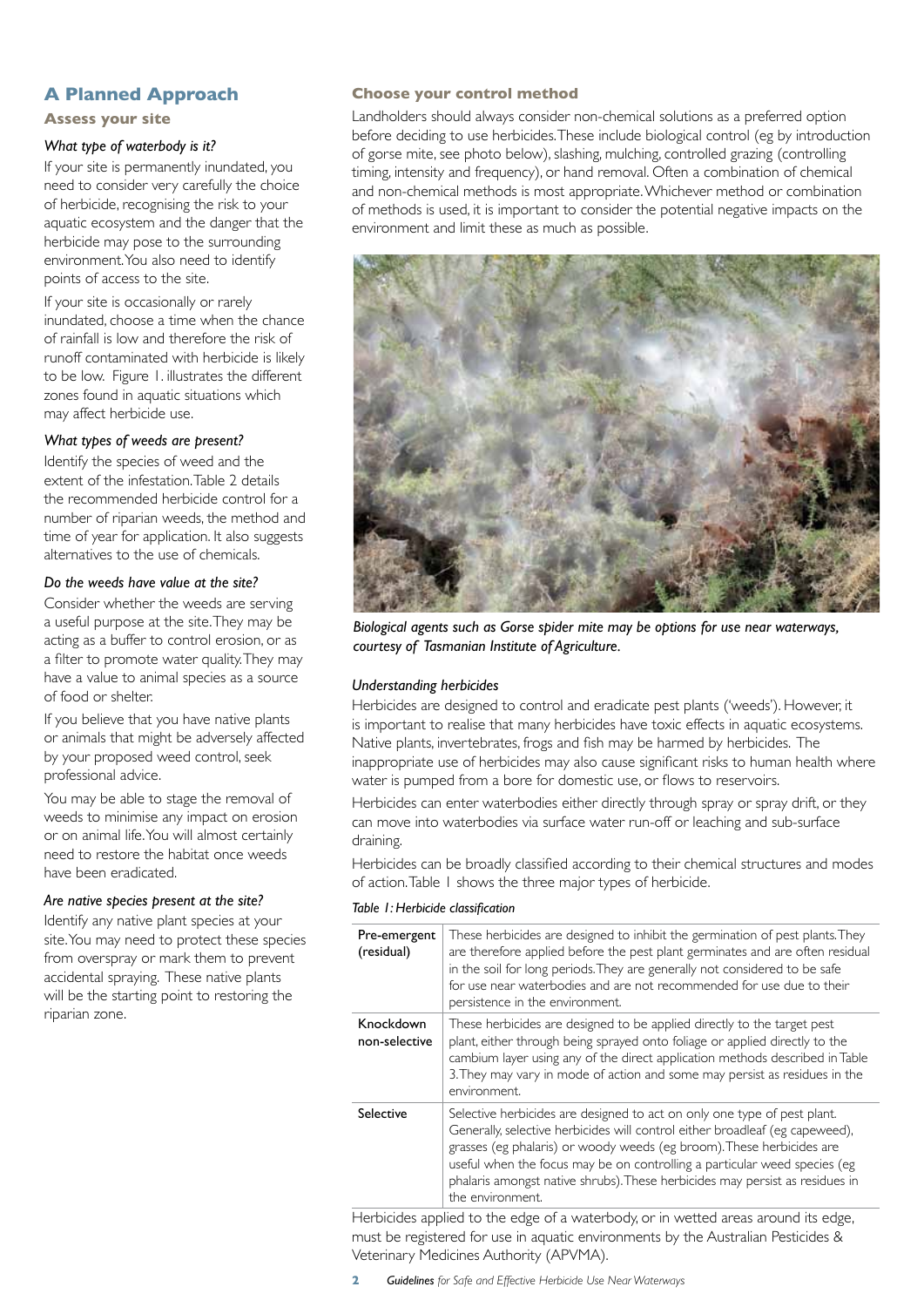# **Consider the tools available to mitigate against offsite movement of your pesticide**

#### *PIRI-Tas*

PIRI-Tas is a simple screen tool that predicts the off-site migration potential of pesticides into surface or ground-water. PIRI-Tas assesses both the likelihood of off-site-migration and the risk to different species based on the toxicity of the pesticide to a range of aquatic organisms.

PIRI-Tas is a risk indicator and uses a risk-based approach to decision making by taking into consideration a range of factors associated with site conditions, soil and environmental scenarios, pesticide properties, application rates and time of spraying as well as considering impacts on target species being protected by receiving environments. PIRI-Tas outputs can also be used to construct annual spray schedules to assist with future planning.

PIRI was first developed by CSIRO and is being used both nationally and internationally by a number of organisations. PIRI-Tas CD's and onsite training are available for free through the DPIPWE to key users of chemical pesticides, including those in the agriculture, forestry, amenity, glasshouse and municipal sectors.

## Further information is available at http://www.dpipwe.tas.gov.au/inter.nsf/ WebPages/SSKA-7JA3N4?open

## *Consider integrated pest management (IPM)*

Integrated pest management (IPM) is a planned approach that coordinates environmentally acceptable methods of pest control with careful and minimal use of toxic pesticides. IPM programs are based on a comprehensive assessment of local conditions, including factors such as climate, season, the biology of the pest species, and government regulations.

Strategies employed may include the staged removal of weeds, biological control and re-planting of riparian areas with native species to discourage the regeneration of weeds.

# **Consult and plan**

Draw up a calendar for action. The time of year when herbicides will be most effective on the weed should be a major influence on the make-up of this calendar. Herbicides are generally most effective during the growing season of the weed rather than when it is dormant or approaching dormancy. The staged removal of weeds over several seasons may be less disturbing to your aquatic environment and minimise any adverse impact on fauna.

Consult with neighbours who may be affected by your weed control operation, especially if you think there is any risk of spray drift to adjoining properties or downstream. You may also decide to seek advice from experts before taking further action, or approach commercial spray contractors to assess your particular situation.

If the work involves a significant length of river or multiple properties it is advisable to develop a plan that covers all aspects of the weed control work and restoration, including potential risks. You should also be mindful of:

- feasibility/practicability of the work
- physical characteristics of the job site
- optimal pest control method, including alternatives to herbicides
- characteristics of the herbicide (physical, chemical and environmental)
- buffer zones
- the possibility of spray drift and other off-target migration
- weather conditions.

# **Do you need to spray?**

It is recommended that only trained, licensed contractors carry out spraying operations near waterbodies because of the sensitivity of these environments. Check that they have experience and an understanding of the issues around using herbicides near aquatic environments.

The following points are critical to the application of herbicides near waterbodies:

- Always follow the label
- When you are working near the edge of a waterbody, direct the spray away from the waterbody where possible.
- Spray only to the extent of covering foliage with droplets.
- Spray when weather is calm; strong winds may carry herbicide drift into waterbodies.
- Use a flat fan nozzle and a low pump/spray pressure to reduce the likelihood of spray drift.
- Do not spray when rainfall is forecast within four hours as herbicide can be washed off the pest plant and run off into aquatic ecosystems.

# **Appropriate herbicides and application**

The type of weed problem will determine both the type of herbicide and its application method. Table 2 shows recommended herbicide and application methods for some common weeds, along with alternatives to herbicide use. Table 3 illustrates application techniques and equipment need to undertake control works.

Uses described in this table are either covered by the respective product label or Offlabel Permit No. 13160 issued by the Australian Pesticides and Veterinary Medicines Authority.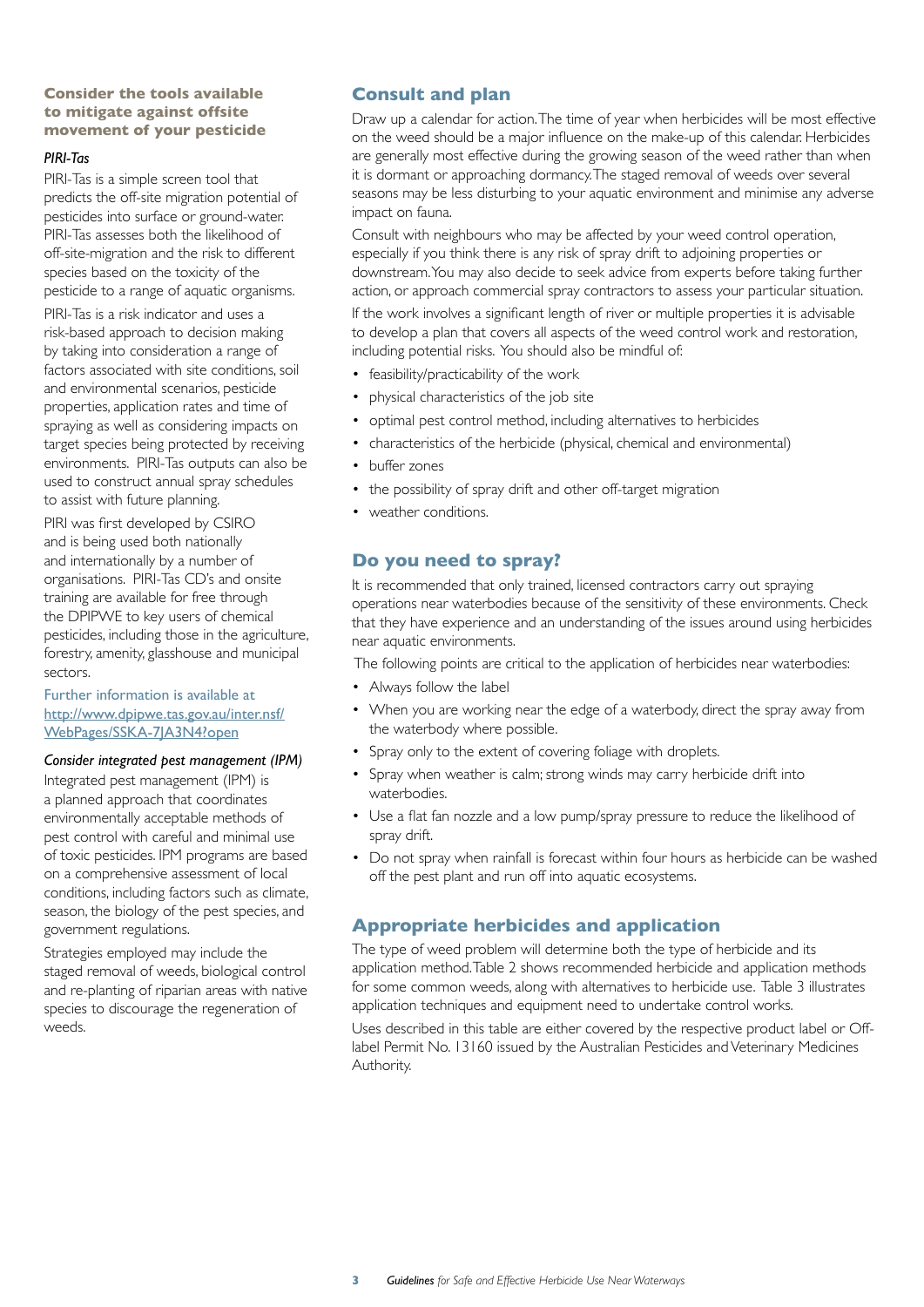# *Table 2. Common weeds and recommended treatment and herbicides*

| Area                    | Weed                                                                                                                                                                                | Permitted<br>Herbicide<br>(active<br>ingredient)                                   | Example of<br>commercial<br>product<br>(concentration<br>of active<br>ingredient) | <b>Recommended Herbicide</b><br>Control Technique                                                                                                 | Non-chemical Alternatives                                                                                                                                                                                                                                                           |  |  |
|-------------------------|-------------------------------------------------------------------------------------------------------------------------------------------------------------------------------------|------------------------------------------------------------------------------------|-----------------------------------------------------------------------------------|---------------------------------------------------------------------------------------------------------------------------------------------------|-------------------------------------------------------------------------------------------------------------------------------------------------------------------------------------------------------------------------------------------------------------------------------------|--|--|
| Permanently             | Submerged and partially submerged plants                                                                                                                                            |                                                                                    |                                                                                   |                                                                                                                                                   |                                                                                                                                                                                                                                                                                     |  |  |
| inundated/<br>perennial | Parrot's feather<br>(Myriophyllum aquaticum)<br>Egeria<br>(Egeria densa)<br>Canadian Pondweed<br>(Elodea canadensis)                                                                | Glyphosate<br>(registered for<br>aquatic use only<br>Don't add<br>surfactants!     | Roundup<br>Biactive <sup>®</sup> or<br>Weedmaster<br>Duo <sup>®</sup>             | Foliar spray                                                                                                                                      | Hand removal and excavation (with<br>roots/rhizomes) can be used as part<br>of a well planned approach. Care must<br>be taken to avoid losing fragments                                                                                                                             |  |  |
|                         | Cumbungi<br>(Typha spp)                                                                                                                                                             |                                                                                    |                                                                                   |                                                                                                                                                   | Hand removal (small plants)<br>Excavation (with roots/rhizomes)<br>Cultivation (expose roots/rhizomes<br>to frosts)<br>Cut into soil surface regularly (to cut<br>rhizomes)<br>Drowning by cutting stems and leaves<br>below water surface                                          |  |  |
|                         | Glyceria (syn. Poa aquatica<br>or reed sweet grass)<br>(Glyceria maxima)<br>NBTake extreme<br>caution not to spread<br>Glyceria seed through<br>soil transport (eg on<br>machinery) |                                                                                    |                                                                                   | Foliar spray (combine with<br>dense local native species<br>revegetation for long-term<br>results through stream<br>shading)<br>Wiper             | Clearance or drainage of growth area<br>(combine with dense re-vegetation<br>of local native species for long-term<br>results through stream shading)                                                                                                                               |  |  |
|                         | Woody weeds                                                                                                                                                                         |                                                                                    |                                                                                   |                                                                                                                                                   |                                                                                                                                                                                                                                                                                     |  |  |
|                         | Blackberry<br>(Rubus fruticosus)<br>Gorse<br>(Ulex europaeus)                                                                                                                       | Glyphosate<br>(registered for<br>aquatic use<br>only)<br>Don't add<br>surfactants! | Roundup<br>Biactive <sup>®</sup> or<br>Weedmaster<br>Duo®                         | Cut and paint with<br>Roundup Biactive® or<br>Weedmaster Duo®                                                                                     | Hand removal (small plants)<br>Controlled grazing (goats or sheep<br>only) can be effective<br>Bio-control (eg gorse mite, blackberry<br>rust) where other techniques are not<br>suitable<br>Gorse mulching combined with<br>follow-up grazing and revegetation on<br>mulched sites |  |  |
|                         | <b>Trees</b>                                                                                                                                                                        |                                                                                    |                                                                                   |                                                                                                                                                   |                                                                                                                                                                                                                                                                                     |  |  |
|                         | <b>Hawthorn</b><br>(Crataegus monogyna)<br>Crack Willow<br>(Salix fragilis)                                                                                                         | Glyphosate<br>(registered for<br>aquatic use<br>only)<br>Don't add<br>surfactants! | Roundup<br>Biactive <sup>®</sup> or<br>Weedmaster<br>Duo®                         | Cut and paint<br>Drill or stem injection<br>Axe or frill and paint<br>Foliar spray hawthorn and<br>crack willow (only spray to<br>a height of 2m) | Hand removal (small plants)<br>Controlled grazing can assist in limiting<br>Hawthorn regrowth and thicket<br>density                                                                                                                                                                |  |  |
|                         | Sycamore<br>(Acer pseudoplatanus)                                                                                                                                                   |                                                                                    |                                                                                   |                                                                                                                                                   |                                                                                                                                                                                                                                                                                     |  |  |

*The product trade names in this publication are supplied on the understanding that no preference between equivalent products is intended and that the inclusion of a product does not imply endorsement by DPIPWE over any other equivalent product from another manufacturer.*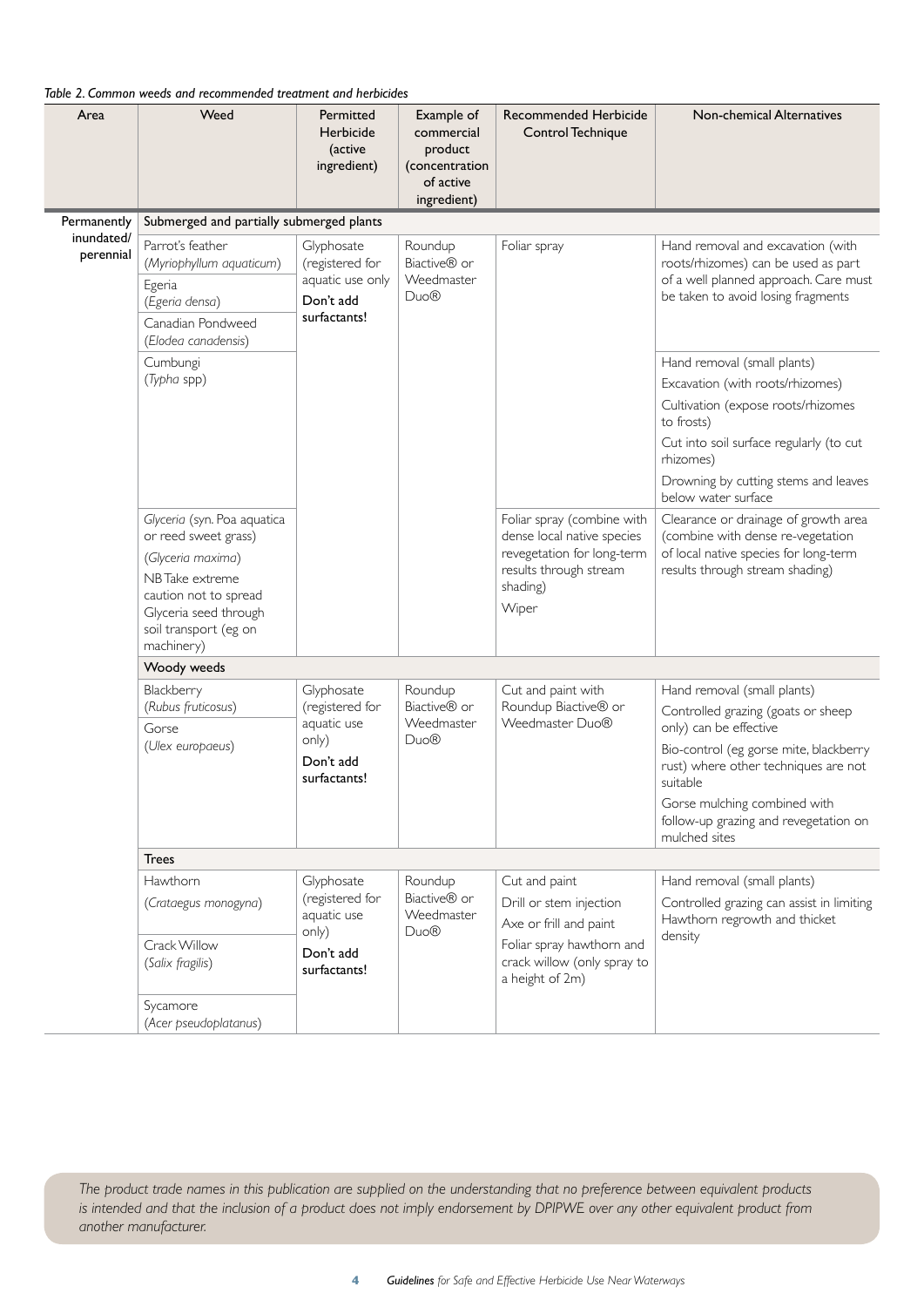| Table 2. Common weeds and recommended treatment and herbicides continued |  |
|--------------------------------------------------------------------------|--|
|--------------------------------------------------------------------------|--|

| Area                            | Weed                                                                                                           | Permitted<br>Herbicide<br>(active<br>ingredient)                                                                                      | Example of<br>commercial<br>product<br>(concentration<br>of active<br>ingredient)                                                                                   | <b>Recommended Herbicide</b><br>Control Technique                                         | Non-chemical Alternatives                                                                                                                                                                      |  |  |
|---------------------------------|----------------------------------------------------------------------------------------------------------------|---------------------------------------------------------------------------------------------------------------------------------------|---------------------------------------------------------------------------------------------------------------------------------------------------------------------|-------------------------------------------------------------------------------------------|------------------------------------------------------------------------------------------------------------------------------------------------------------------------------------------------|--|--|
| Occasionally                    | Woody weeds                                                                                                    |                                                                                                                                       |                                                                                                                                                                     |                                                                                           |                                                                                                                                                                                                |  |  |
| or rarely<br>inundated<br>sites | Blackberry<br>(Rubus fruticosus)                                                                               | Metsulfuron-<br>methyl<br>Triclopyr<br>Triclopyr +<br>Picloram                                                                        | eg Associate or<br>Brush-Off®<br>eg Garlon 600®<br>eg Grass-up™<br>or Grazon<br>Extra®)                                                                             | Foliar spray                                                                              | Hand removal (small infestations)<br>Controlled grazing by goats can be<br>effective<br>Bulldoze and deep cultivate (in suitable<br>circumstances)<br>Bio-control (a rust with limited impact) |  |  |
|                                 | Gorse<br>(Ulex europaeus)                                                                                      | Glyphosate<br>(registered<br>for aquatic<br>use only)<br>Triclopyr<br>Triclopyr +<br>Picloram                                         | eg Roundup<br>Biactive <sup>®</sup> or<br>Weedmaster<br>Duo <sup>®</sup><br>eg Garlon 600®<br>eg Grass-up™<br>or Grazon<br>Extra®)                                  | Cut and paint<br>Foliar spray, preferably<br>Garlon 600®                                  | Mulching/bulldozing/slashing combined<br>with follow-up grazing and revegetate<br>on mulched sites<br>Bio-control (e.g gorse mite) where<br>other techniques are not suitable                  |  |  |
|                                 | English Broom<br>(Cytisus scoparius)<br>Montpellier Broom<br>(Genista monspessulana)                           | Glyphosate<br>(registered<br>for aquatic<br>use only).<br>Metsulfuron-<br>methyl<br>Triclopyr<br>herbicide<br>Triclopyr +<br>Picloram | eg Roundup<br>Biactive <sup>®</sup> or<br>Weedmaster<br>Duo <sup>®</sup><br>eg Associate or<br>Brush-Off®<br>eg Garlon 600®<br>eg Grass-up™<br>or Grazon<br>Extra®) | Cut and paint.<br>Foliar spray, preferably<br>Garlon 600® (only if<br>under 2m in height) | Hand removal.<br>Mechanical removal (eg rip or<br>bulldoze)<br>Mulching/bulldozing/slashing of<br>hawthorn combined with follow-up<br>grazing and revegetate on mulched<br>sites               |  |  |
|                                 | <b>Trees</b>                                                                                                   |                                                                                                                                       |                                                                                                                                                                     |                                                                                           |                                                                                                                                                                                                |  |  |
|                                 | Hawthorn<br>(Crataegus monogyna)                                                                               | Glyphosate<br>(registered<br>for aquatic<br>use only).<br>Metsulfuron-<br>methyl<br>Triclopyr<br>herbicide<br>Triclopyr +<br>Picloram | eg Roundup<br>Biactive <sup>®</sup> or<br>Weedmaster<br>Duo <sup>®</sup><br>eg Associate or<br>Brush-Off®<br>eg Garlon 600®<br>eg Grass-up™<br>or Grazon<br>Extra®) | Cut and paint<br>Foliar spray, preferably<br>Garlon 600® (only if<br>under 2m in height)  | Hand removal<br>Mechanical removal (eg rip or<br>bulldoze)<br>Mulching/bulldozing/slashing of<br>hawthorn combined with follow-up<br>grazing and revegetate on mulched<br>sites                |  |  |
|                                 | Sycamore<br>(Acer pseudoplatanus)                                                                              | Glyphosate<br>(registered<br>for aquatic<br>use only)                                                                                 | eg Roundup<br>Biactive <sup>®</sup> or<br>Weedmaster<br>Duo <sup>®</sup>                                                                                            | Stem injection, cut and<br>paint (plus foliar spray for<br>young plants)                  | Hand removal<br>Bulldoze and revegetate<br>Plough-in small plants                                                                                                                              |  |  |
|                                 | Herbaceous plants                                                                                              |                                                                                                                                       |                                                                                                                                                                     |                                                                                           |                                                                                                                                                                                                |  |  |
|                                 | Ragwort<br>(Senecio jacobaea)<br>Paterson's curse<br>(Echium plantagineum)<br>Thistles<br>(eg Cirsium arvense) | <b>MCPA</b><br>Metsulfuron-<br>methyl                                                                                                 | eg MCPA<br>500 or L.V.E<br>Agritone<br>eg Associate or<br>Brush-Off®                                                                                                | Foliar spray                                                                              | Hand removal<br>Controlled grazing (sheep)<br>Ploughing/cultivation (combine with<br>dense revegetation of local native<br>plants for long-term results through<br>shading)                    |  |  |

More information on weed identification and weed control can be found at **www.dpipwe.tas.gov.au/weeds**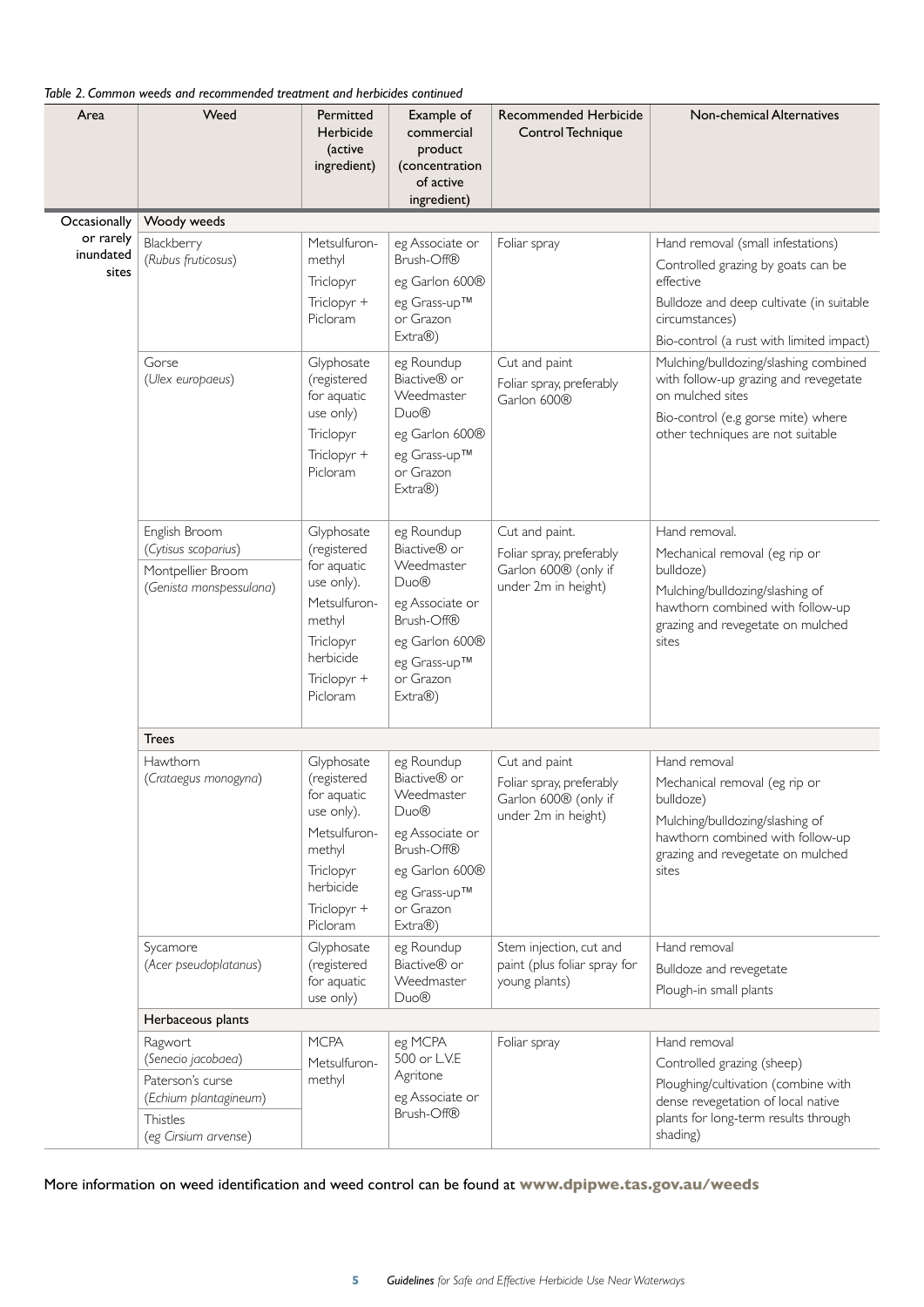# *Table 3. Herbicide application techniques*

| Illustration         | Method              | Type of<br>weed                      | <b>Equipment Required</b>                                                                                                                                    | <b>Notes</b>                                                                                                                                                                                                                                 |
|----------------------|---------------------|--------------------------------------|--------------------------------------------------------------------------------------------------------------------------------------------------------------|----------------------------------------------------------------------------------------------------------------------------------------------------------------------------------------------------------------------------------------------|
|                      | Foliar Spray        | Herbaceous<br>plants,<br>Woody weeds | Knapsack<br>Vehicle mounted tank<br>Herbicide mix<br>Personal protective<br>equipment (see product<br>label)                                                 | Ensure herbicide is being applied<br>at right concentration and rate to<br>cover the foliage of the pest plant<br>with fine droplets and avoid run-off.<br>A flat fan nozzle and low pump<br>pressure will assist in reducing spray<br>drift |
|                      | Cut and paint       | Woody weeds,<br>shrubs and trees     | Saw, chainsaw, loppers<br>Herbicide mix<br>Personal protective<br>equipment (goggles and<br>gloves as a minimun)<br>Bush/sponge for herbicide<br>application | Ensure herbicide is applied quickly<br>to cut stump (within I5 seconds in<br>most cases)<br>Apply during active growth period<br>of plant for best results<br>Do not apply herbicide to the point<br>of run-off                              |
|                      | Frilling            | Shrubs and trees                     | Axe, hatchet<br>Herbicide mix<br>Personal protective<br>equipment (goggles and<br>gloves as a minimum)<br>Brush for herbicide<br>application                 | Frill trunk thoroughly, also treat<br>major surface roots where visible<br>Expose sapwood and apply<br>herbicide to it immediately<br>For deciduous species, apply during<br>active growth period                                            |
| $\mathbf{r}_{\perp}$ | Drill and<br>poison | Shrubs and trees                     | Drill<br>Application bottle,<br>injection gun<br>Herbicide<br>Personal protective<br>equipment (goggles and<br>gloves as a minimun)                          | Drill to sapwood only and apply<br>herbicide to drill hole immediately<br>Drill and fill major surface roots<br>where appropriate<br>For deciduous species, apply during<br>active growth period                                             |

Illustrations: Brett Littleton ILS Design Unit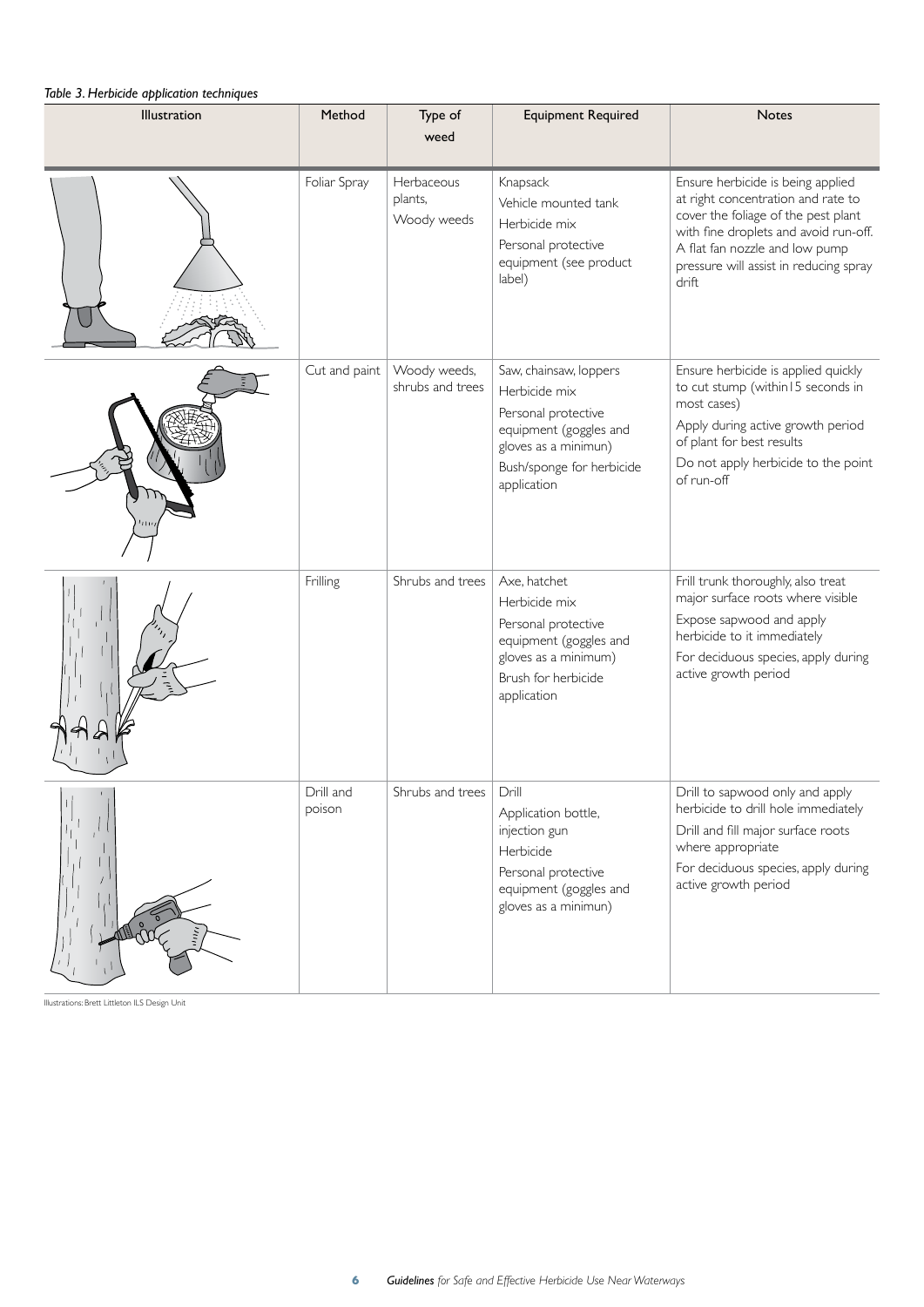# **After Spraying**

## **Clean up**

Equipment should always be cleaned in a safe location where spills can be contained and will not result in environmental harm. Using water to clean equipment will further dilute any residual herbicide to low levels, and the resulting solution is best sprayed onto a lawned area or bare ground taking the following precautions:

- Do not apply wash-water to the point of saturation so that run-off occurs.
- Do not apply wash-water along boundary fence lines as this will increase the chance of herbicides escaping from your property.
- Do not dispose of wastewater into areas where children play, or pets have access, as low levels of herbicide are still likely to be present.
- Do not deposit wastewater where it will run into waterways, drainage lines or stormwater systems.

# *Disposal*

If you do happen to have surplus spray mix or herbicide waste, label it with the herbicide name, including any risk and safety information displayed on the original label. Store it safely until it can be disposed of appropriately. Contact a chemical collection organisation eg Chem Clear.

You must follow label directions for the disposal of wastes and herbicide containers. Only dispose of waste herbicides at authorised collection centres, such as licensed waste disposal centres.

Do not dispose herbicide waste:

- through sewerage systems, where it can interfere with the sewage treatment process
- down the drain or gutter, where it can pass through the stormwater system and into waterways
- to landfill via dumping or domestic waste, as it can contaminate soil and leach into groundwater and stormwater.

## **Monitor, evaluate and follow up**

#### *Monitor*

Observe and keep records of your weed problems and the impact of any measures you take to control them. This could involve:

- the use of visual records, including property maps, aerial and other photography
- the use of a calendar or diary to record when actions were taken.

#### *Evaluate*

Evaluate the success of any weed control program by considering the current extent of the weed problem and reviewing your control measures. Important questions might include:

- Is my weed control work going to plan, or do my goals need reviewing?
- What is the appropriate weed control measure now?
- Is there a need for external (expert) assistance?

## *Follow up*

Re-implement weed control actions following the results of your monitoring and evaluation. Continue to monitor this follow-up work, and so begin an ongoing cycle of weed management.

These guidelines have been updated by Kiowa Fenner and are based on guidelines prepared by Michael Noble and Janice Miller.

#### *Important disclaimer*

To the extent permitted by law, the Tasmanian Department of Primary Industries, Parks, Water and Environment (including its employees and consultants) excludes all liability to any person for any consequences, including but not limited to all losses, damages, costs, expenses and any other compensation, arising directly or indirectly from using this material (in part or in whole) contained in this publication